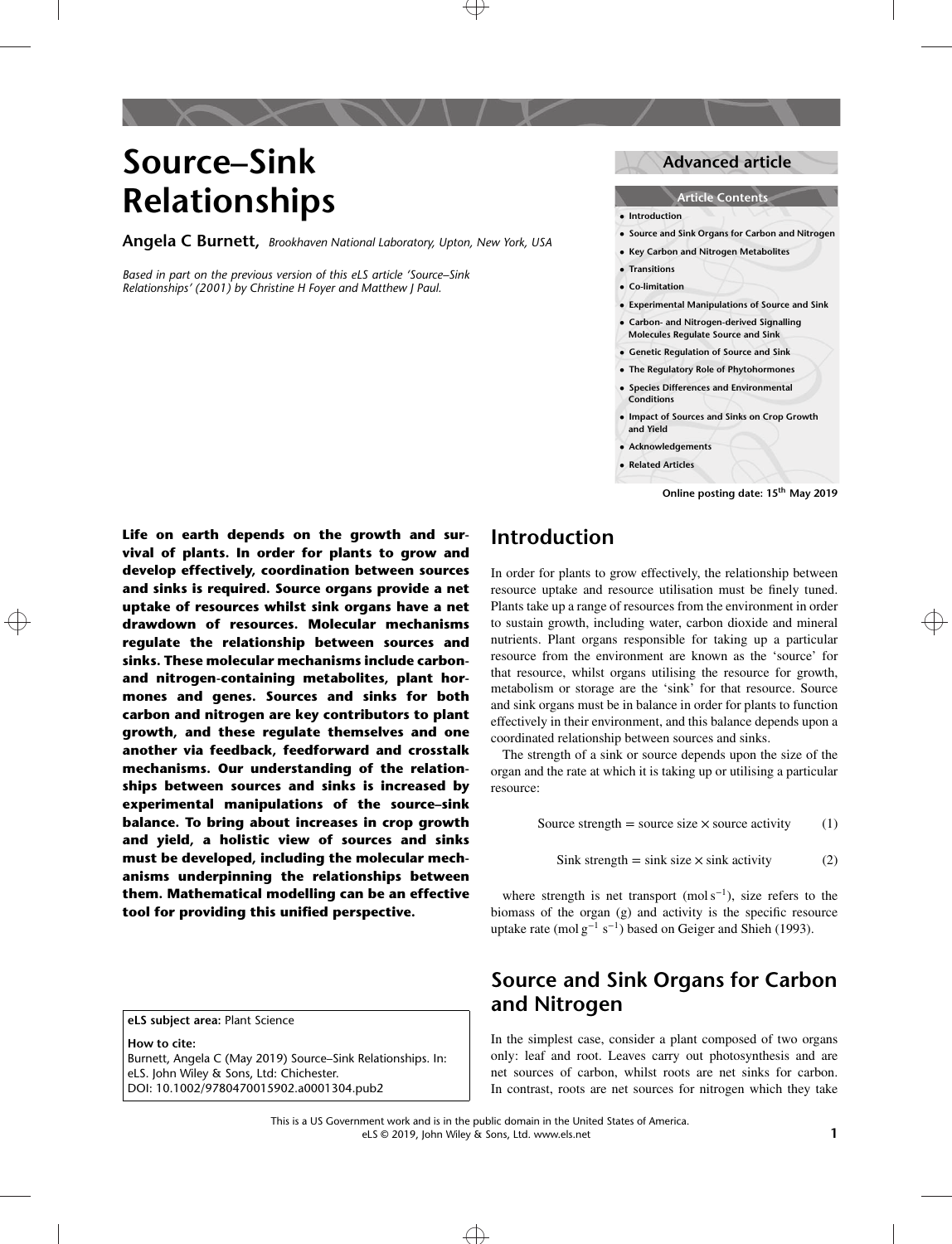

in a simplified plant system. Deepening colour illustrates the gradient for the state of the state of the state of the state of the state of the state of the state of the state of the state of the state of the state of the **Figure 1** Net sources and sinks for carbon (green) and nitrogen (blue), each element, indicated by the grey arrows. Sugars and amino acids are transported in the phloem.

up from the soil, whilst leaves are net sinks for this element. These roles are outlined in **Figure 1**. Since both leaves and roots require both carbon and nitrogen, the net role played by each organ represents the overall balance of resource transfer. All plant cells use carbon for respiration, growth and the building of essential metabolites, and nitrogen for building proteins, enzymes and genetic material. Thus, mature photosynthetic leaves have a relatively small carbon sink activity and a relatively large carbon source activity, meaning that they are net sources for carbon. Roots have a small nitrogen sink activity and a greater nitrogen source activity making them net sources for nitrogen.

The reality is more complex, with plants being composed of multiple types of organs. For carbon, which is taken up by plants as carbon dioxide from the atmosphere, mature photosynthetic leaves are net sources whilst developing organs (young leaves, fruits, grains, tubers) and other nonphotosynthetic organs (roots or woody tissues) are net sinks (**Figure 2**). In contrast, for mineral nutrients, which are taken up from the soil, roots are net sources whilst leaves are net sinks. Multiple resources are required by plants, including a suite of macro- and micronutrients. The supply and demand of many mineral nutrients is critical for plant development. Phosphorus is a vital component of deoxyribonucleic acid (DNA), adenosine triphosphate (ATP) and phospholipids, making it an essential element for plant growth and metabolism (Schachtman *et al.,* 1998). Sulfur is another



**Figure 2** Sources (a, b, c) and sinks (d, e, f) of three crop plants grown in the glasshouse at Brookhaven National Laboratory: *Helianthus annuus* (sunflower) leaves (a) and flower with developing seeds (d); *Raphanus sativus* (radish) leaves (b) and edible tuber (e); *Curcubita pepe* (courgette) leaves (c) and flowers with edible fruits (f). Photographs taken at Brookhaven National Laboratory by Angela C Burnett (a, b, c, e, f) and photograph courtesy of Erin O'Connor (d).

important mineral nutrient, required for building proteins and some secondary metabolites (Dijkshoorn and Van Wijk, 1967; Gigolashvili and Kopriva, 2014; Hawkesford, 2000). These, like nitrogen, are taken up from the soil making the root a net source for these mineral elements. This article focuses on carbon and nitrogen which are the elements required in largest quantities by plants; the patterns described here for nitrogen may be broadly applied to the suite of soil-derived macro- and micronutrients required for plant growth.

# **Key Carbon and Nitrogen Metabolites**

Carbon dioxide from the atmosphere is fixed by plants in the process of photosynthesis, to generate triose phosphate which is converted to sucrose, which is a readily available store of carbon, or starch, for longer-term storage. The amount of starch stored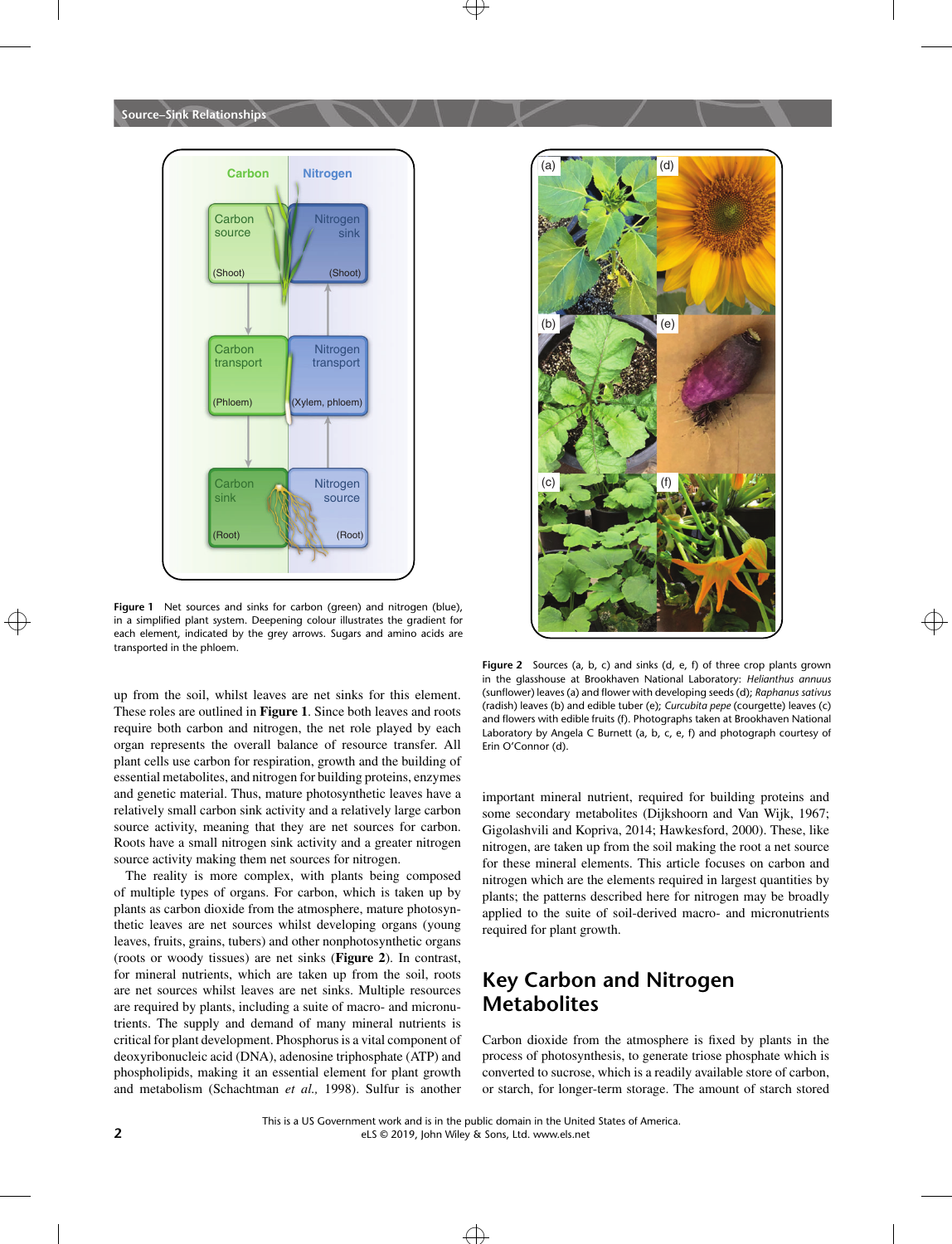in leaves varies between different species; many temperate grass species also use the polymer fructan for long-term carbon storage (Pollock and Cairns, 1991; Scofield *et al.,* 2009). Structural components – such as cellulose, which is a major component of plant cell walls – are also important repositories for fixed carbon. Besides sucrose, which is the main carbohydrate used for transporting photosynthate between different parts of the plant, some plant species transport oligosaccharides and sugar alcohols. **See also**: **[Photosynthesis: Ecology](http://onlinelibrary.wiley.com/doi/10.1002/9780470015902.a0003198.pub2)**; **[Photosynthesis](http://onlinelibrary.wiley.com/doi/10.1002/9780470015902.a0001309.pub2)**; **[Sucrose](http://onlinelibrary.wiley.com/doi/10.1002/9780470015902.a0021259.pub2) [Metabolism](http://onlinelibrary.wiley.com/doi/10.1002/9780470015902.a0021259.pub2)**; **[Cellulose: Structure and Distribution](http://onlinelibrary.wiley.com/doi/10.1038/npg.els.0003892)**

Nitrate is the typical molecule by which plants take up nitrogen from the soil. Owing to its strong osmotic effect, free nitrate is stored in the vacuole and is returned to the cytosol when it is needed. Nitrogen is reduced and then used to create amino acids, the building blocks of proteins, a process which occurs in both root and shoot. Once assimilated into amino acids, nitrogen can be stored as protein for long-term storage, or amino acids for readily available nitrogen to be combined with carbon fixed in photosynthesis. In tropical legumes and some other species, nitrogen is stored as ureides (Pate *et al.,* 1980). **Figure 3** shows key nitrogen metabolites and source–sink processes within the plant. Protein is a stable and efficient store for nitrogen in plant cells in both shoot and root, and in contrast to nitrate, does not pose an osmotic threat to cells. Photosynthetic proteins including Rubisco, the workhorse of photosynthesis, constitute a large nitrogen sink in the leaf, with Rubisco accounting for up to 50% of leaf nitrogen content (Ellis, 1979; Evans, 1989; Sage *et al.,* 1987). In vegetative tissue, vegetative storage proteins may account for 50% of soluble protein (Liu *et al.,* 2005). **See also**: **[Storage Protein Synthesis](http://onlinelibrary.wiley.com/doi/10.1002/9780470015902.a0023693)**; **[Rubisco](http://onlinelibrary.wiley.com/doi/10.1002/9780470015902.a0001293.pub2)**

The balance between carbon- and nitrogen-containing metabolites is an important indicator of source–sink status. For example, the ratio of free amino acids to sucrose expresses the relative availability of nitrogen and carbon, with a high ratio indicating an excess of available nitrogen and a low ratio indicating an excess of available carbon. This balance is attuned to enable plants to optimise their growth and development – for example, the rate of photosynthesis is correlated with the rate of nitrogen assimilation, whilst increased availability of nitrogen leads to a reduction of starch synthesis, making carbon available for assimilation into amino acids.

### **Transitions**

The primary role – source or sink – carried out by each plant organ changes with ontogeny, i.e. the developmental changes which organs undergo during the life of the plant. Whilst leaves are



**Figure 3** Schematic overview of nitrogen (N) transport processes and source–sink relationships at the whole-plant level. N fluxes from soil to root to leaf to sinks involve short- and long-distance transport of inorganic N (nitrate (NO<sub>3</sub>−), ammonium (NH<sub>4</sub>+) and di-nitrogen (N<sub>2</sub>)) and organic N (amino acids (AA) and ureides (Ur)). The xylem and phloem connect sources with sinks and are essential for N mobilization. The smaller font size of xylem NH $_4^{\, +}$  and phloem NO<sub>3</sub>− refers to their lower concentration compared with other transported N compounds. Grey arrows indicate feedback controls exerted by source and sink on N uptake and partitioning, respectively. Tegeder and Masclaux-Daubresse (2017). Reproduced with permission of John Wiley and Sons.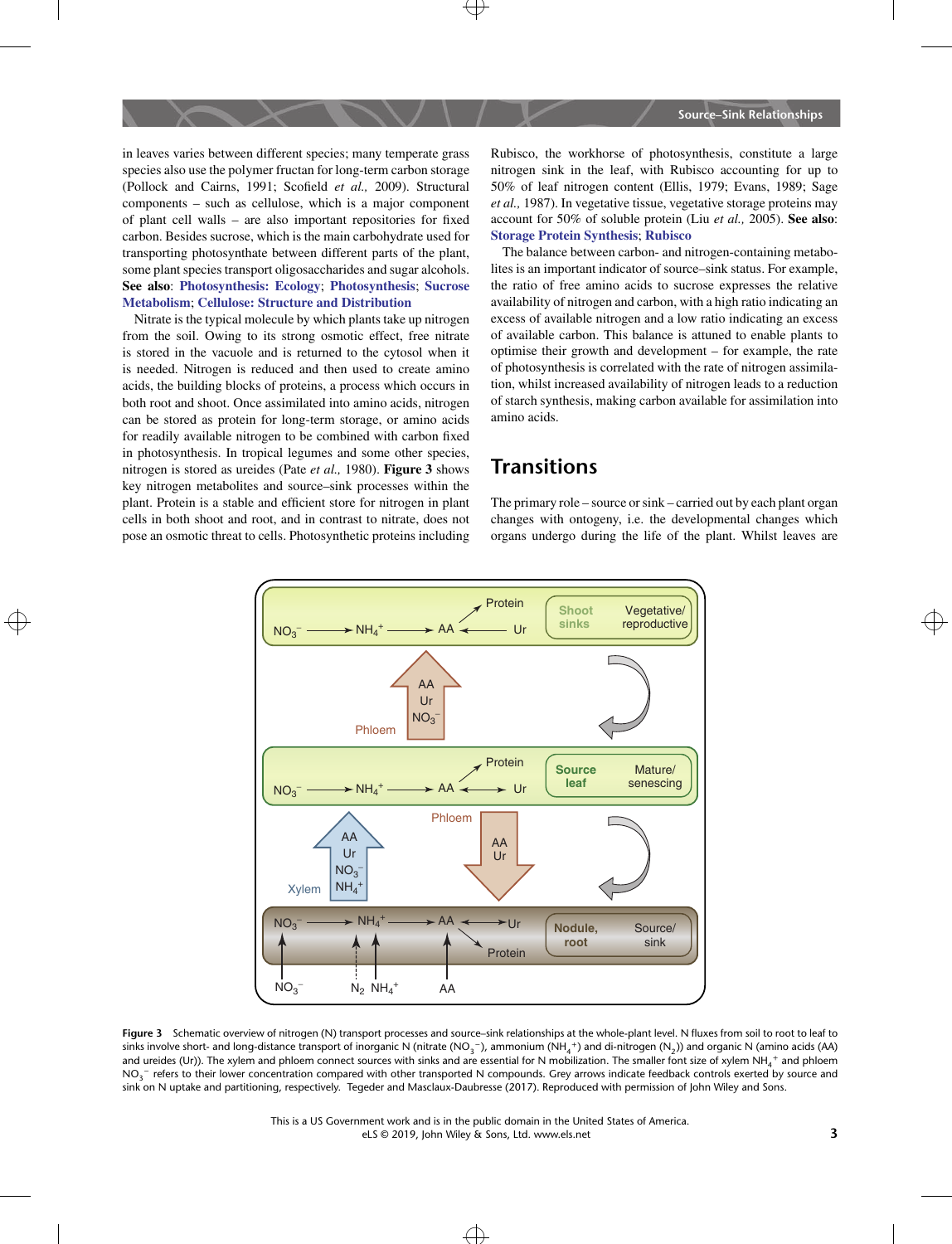net sources for carbon and net sinks for nitrogen overall (when resource uptake and utilisation are integrated across the lifespan of a leaf), this is not the case at all stages of development. For example, a very young leaf will have a much lower rate of photosynthesis than one which is more mature, and at this early stage of development respiration outstrips the rate of photosynthesis meaning that the young leaf is a net sink for carbon whilst, as discussed above, mature photosynthetic leaves are net sources for carbon. The transition from being a sink to a source leaf is linked to sucrose and its transport, with a change in metabolism as the leaf changes from being a net importer to a net exporter of sucrose alongside the development of the photosynthetic apparatus. As part of this transition, the expression of enzymes which cleave sucrose for use by the developing leaf is decreased, whilst the expression of enzymes for sucrose synthesis increases. Leaves are net sinks for nitrogen throughout much of their lifespan, receiving nitrogen that has been taken up by the root and utilising it in respiration and growth. However, during leaf senescence in deciduous species, nitrogen reserves from dying leaves are remobilised, causing the leaf to become a net nitrogen source. **See also**: **[Senescence in Plants](http://onlinelibrary.wiley.com/doi/10.1002/9780470015902.a0020133.pub2)**

high. The switch from being carbon source limited to carbon sink utilise large amounts of additional fixed carbon. However, defoli-<br>In this degree of the series carbon source in the carbon sink utilise degree and which deg The degree to which a plant – as a whole organism – is primarily limited by carbon source or carbon sink capacity also changes during ontogeny. Growth in young plants is primarily limited by carbon source capacity since the developing shoot has a small photosynthetic capacity with relation to the metabolic demand of the plant. Older plants are primarily limited by carbon sink capacity when growth slows down and photosynthetic rates are limited often occurs with the transition to reproductive growth (Arp, 1991) when metabolism is focused on producing grains or fruits. However, many cereal crops are co-limited for the carbon source and sink during grain filling (Acreche and Slafer, 2009; Álvaro *et al.,* 2008; Peterhansel and Offermann, 2012; Slewinski, 2012).

# **Co-limitation**

Coordination of source and sink is required if plants are to grow, develop, survive and reproduce efficiently. Therefore, plants must balance the regulation of sources and sinks so that resource uptake and demand are closely matched. A totally co-limited plant would be equally limited by source and sink for each resource, such that supply and demand were in perfect harmony. However, since plants are sessile and at the mercy of a plethora of changing environmental conditions, they must be readily able to adapt to new situations. Therefore, in reality, plants are not perfectly co-limited, meaning that increasing the source or sink capacity for a particular resource can often increase growth.

# **Experimental Manipulations of Source and Sink**

Experimental manipulations of source and sink capacity can reveal the primary factors limiting growth at a particular time in ontogeny, and thus provide information about the strategy employed by the plant. **Table 1** summarises a variety of studies in which the carbon source or sink capacity – or both – was manipulated experimentally, in a range of plant species. The responses of plants to the experimental treatments shows that increasing the capacity of either the source or the sink may increase growth, which indicates that both source and sink may limit growth, and also shows that source and sink strengths can be altered in order to alleviate changes in the balance between source and sink. This regulation is achieved using a suite of sophisticated molecular mechanisms, discussed below.

An example of how sources and sinks interact can be seen by manipulations of photosynthesis (the carbon source). Efforts to increase crop yield often focus on improving photosynthesis, with elevated CO<sub>2</sub> studies being a popular and effective way of increasing the carbon source capacity and developing our understanding of how plants may react to future elevated atmospheric  $CO<sub>2</sub>$ levels. In theory, increasing atmospheric  $CO<sub>2</sub>$  would increase photosynthesis and therefore crop yield. However, increases in photosynthesis and yield are not always as great as expected, when plants are grown in elevated CO<sub>2</sub> (Ainsworth *et al.*, 2008; Leakey *et al.,* 2009; Long *et al.,* 2006). This indicates carbon sink limitation since the plant is unable to utilise the additional photosynthate in sink processes. Concurrent manipulations of source and sink can provide insights into the ways in which sources and sinks regulate each other. Elevated  $CO<sub>2</sub>$  increases the carbon source: sink ratio, and insufficient sink demand can cause a downregulation of photosynthesis due to the plant's inability to utilise large amounts of additional fixed carbon. However, defoliation (leaf removal, which decreases the carbon source: sink ratio) can alleviate this effect, allowing elevated rates of photosynthesis to be maintained in the remaining leaves. When elevated  $CO<sub>2</sub>$  is combined with manipulations of the carbon sink, source activity is increased or decreased depending on whether the manipulation increases or decreases the capacity of the sink (**Table 1**).

### **Carbon- and Nitrogen-derived Signalling Molecules Regulate Source and Sink**

Both carbon-derived signals and nitrogen-derived signals regulate sources and sinks for both carbon and nitrogen (**Figure 4**). This complex network of molecular interactions enables effective control of the source–sink balance for each element, both with respect to supply and demand of the element in question and with respect to other important elements. For example, sugars influence sucrose transport, and the important regulator trehalose-6-phosphate (T6P) plays a variety of roles in modulating the metabolic response to sugar (**Figure 4**). T6P is a known 'feast-famine' signalling mechanism in cereals and signals sucrose availability in plant cells (Paul *et al.,* 2017). Sugars increase levels of T6P, which integrates sugar and growth and also lifts repression of growth (**Figure 4**), by acting upon the integrator Snf1-related kinase 1 (SnRK1) (MacNeill *et al.,* 2017). T6P regulates allocation of sucrose such that starch synthesis is increased when sucrose availability is high (a 'feast' scenario),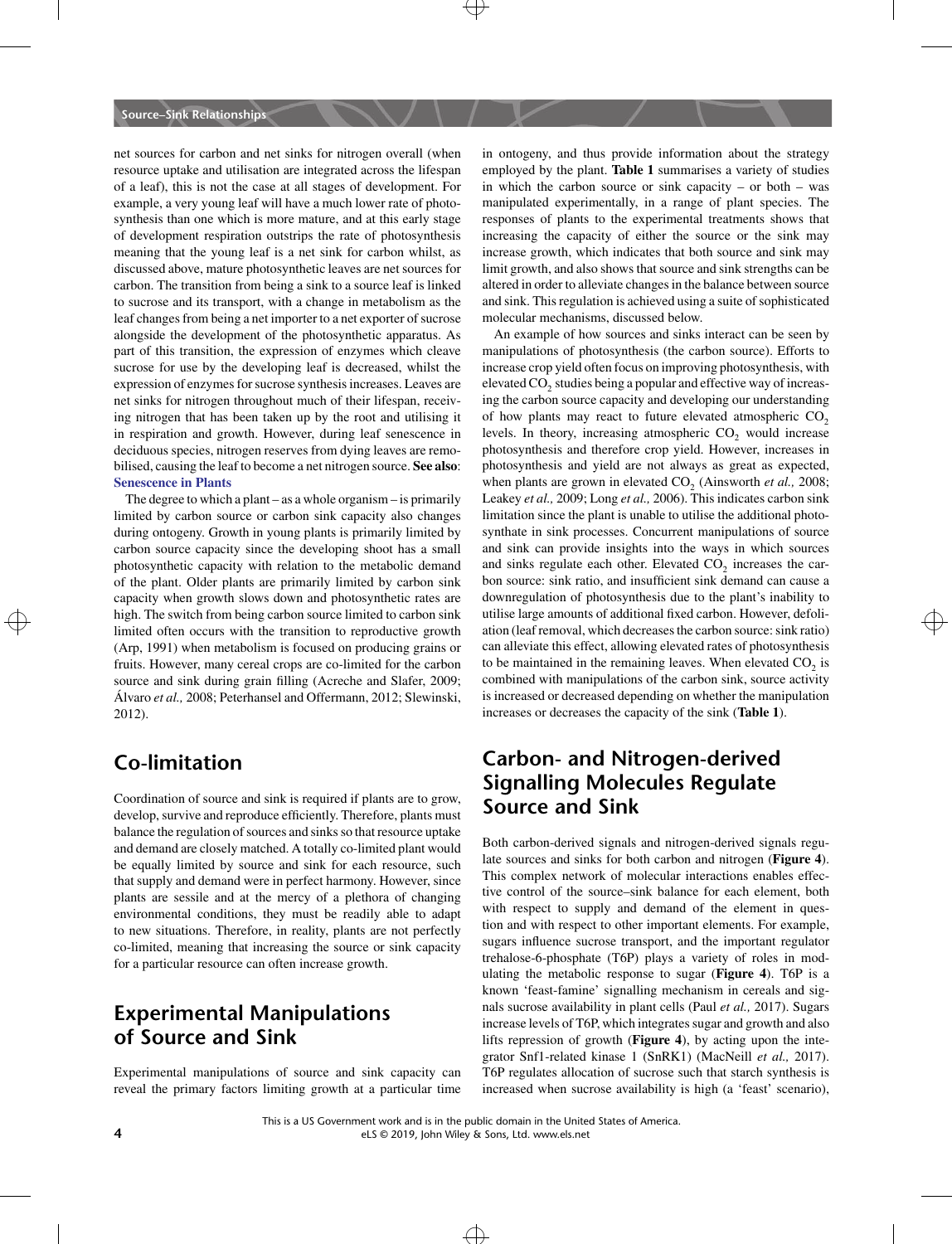**Table 1** Experimental manipulations of the carbon source: sink balance, illustrating that: (1) both sources and sinks affect plant growth; (2) sources and sinks regulate each other by feedback mechanisms; (3) source and sink strength can be altered by the plant, to alleviate perturbations of the source: sink balance

| Species                                  | Manipulation                                                                                                    | Effect                                                 | Key result                                                                                                                                         | References                                                                                                                        |
|------------------------------------------|-----------------------------------------------------------------------------------------------------------------|--------------------------------------------------------|----------------------------------------------------------------------------------------------------------------------------------------------------|-----------------------------------------------------------------------------------------------------------------------------------|
| Source manipulations                     |                                                                                                                 |                                                        |                                                                                                                                                    |                                                                                                                                   |
| Eucalyptus<br>globulus                   | Defoliation<br>$^{+}$                                                                                           | Reduces source                                         | Defoliation increases photosynthesis Eyles et al. (2013)<br>in other leaves; source:sink                                                           |                                                                                                                                   |
|                                          | Debudding                                                                                                       | Reduces sink                                           | biomass ratio is main driver of<br>this change                                                                                                     |                                                                                                                                   |
| Three chalk<br>grassland<br>species      | Defoliation<br>$^{+}$                                                                                           | Reduces source                                         | In two species, photosynthetic<br>acclimation to elevated CO <sub>2</sub> was                                                                      | Bryant et al. (1998)                                                                                                              |
|                                          | Elevated CO <sub>2</sub>                                                                                        | Increases source                                       | alleviated by defoliation, which<br>restores the source:sink balance                                                                               |                                                                                                                                   |
| Lolium perenne Canopy-cutting            | $^+$                                                                                                            | Reduces source                                         | Photosynthetic acclimation to<br>elevated $CO2$ was alleviated by                                                                                  | Rogers et al. (1998)                                                                                                              |
|                                          | Elevated CO <sub>2</sub>                                                                                        | Increases source                                       | cutting the canopy which restores<br>the source: sink balance                                                                                      |                                                                                                                                   |
| Phaseolus<br>vulgaris                    | Defoliation /<br>Reduced light                                                                                  | Reduces source                                         | defoliation increases<br>photosynthetic rate in other                                                                                              | At ambient and elevated $CO2$ :<br>von Caemmerer and<br>Farquhar (1984)<br>leaves, reduced light decreases<br>photosynthetic rate |
|                                          | $^{+}$<br>Elevated CO <sub>2</sub>                                                                              | Increases source                                       |                                                                                                                                                    |                                                                                                                                   |
| Lolium perenne                           | Elevated CO <sub>2</sub><br>$^+$                                                                                | Increases source                                       | Photosynthetic rate decreased in low Ainsworth et al.,<br>nitrogen, but this effect was<br>reduced when the source:sink<br>balance was restored by | (2003)                                                                                                                            |
|                                          | Canopy-cutting<br>$^{+}$                                                                                        | Reduces source                                         |                                                                                                                                                    |                                                                                                                                   |
|                                          | Low nitrogen                                                                                                    | Reduces sink                                           | canopy-cutting                                                                                                                                     |                                                                                                                                   |
| Dactylis<br>glomerata                    | Elevated CO <sub>2</sub>                                                                                        | Increases source                                       | Shortening of cell cycle in shoot and Kinsman et al. (1997)<br>root meristems                                                                      |                                                                                                                                   |
| Triticum<br>aestivum                     | Elevated CO <sub>2</sub>                                                                                        | Increases source                                       | Cell division and expansion affected Masle (2000)                                                                                                  |                                                                                                                                   |
| Sink manipulations                       |                                                                                                                 |                                                        |                                                                                                                                                    |                                                                                                                                   |
| Various species Elevated CO <sub>2</sub> | $^{+}$                                                                                                          | Increases source                                       | Reducing sink capacity increases<br>acclimation of source activity                                                                                 | Arp (1991)                                                                                                                        |
|                                          | Removal of sinks /<br>Low nitrogen /<br>Low temperature                                                         | All reduce sink                                        |                                                                                                                                                    |                                                                                                                                   |
| Arabidopsis<br>thaliana                  | Low temperature<br>$^{+}$                                                                                       | Reduces sink                                           | Altered signalling pathway reduced Nunes et al. (2013)<br>plant capacity to recover from<br>sink limitation                                        |                                                                                                                                   |
|                                          | Genetic manipulation of<br>T6P/SnRK1 signalling<br>pathway                                                      | Affects integration of<br>sucrose levels and<br>growth |                                                                                                                                                    |                                                                                                                                   |
|                                          | Various species Inhibition of sucrose<br>export from source<br>leaves                                           | Reduces apparent sink<br>demand                        | Inhibition of photosynthesis                                                                                                                       | Ainsworth and Bush<br>(2011)                                                                                                      |
| Glycine max                              | Elevated CO <sub>2</sub><br>$^{+}$                                                                              | Increases source                                       | Reduced sink capacity and<br>decreased photosynthesis, due to<br>increase in source:sink balance                                                   | Ainsworth et al. (2004)                                                                                                           |
|                                          | Genetic modification to<br>make a determinate line<br>of a cultivar normally<br>showing indeterminate<br>growth | Reduces sink                                           |                                                                                                                                                    |                                                                                                                                   |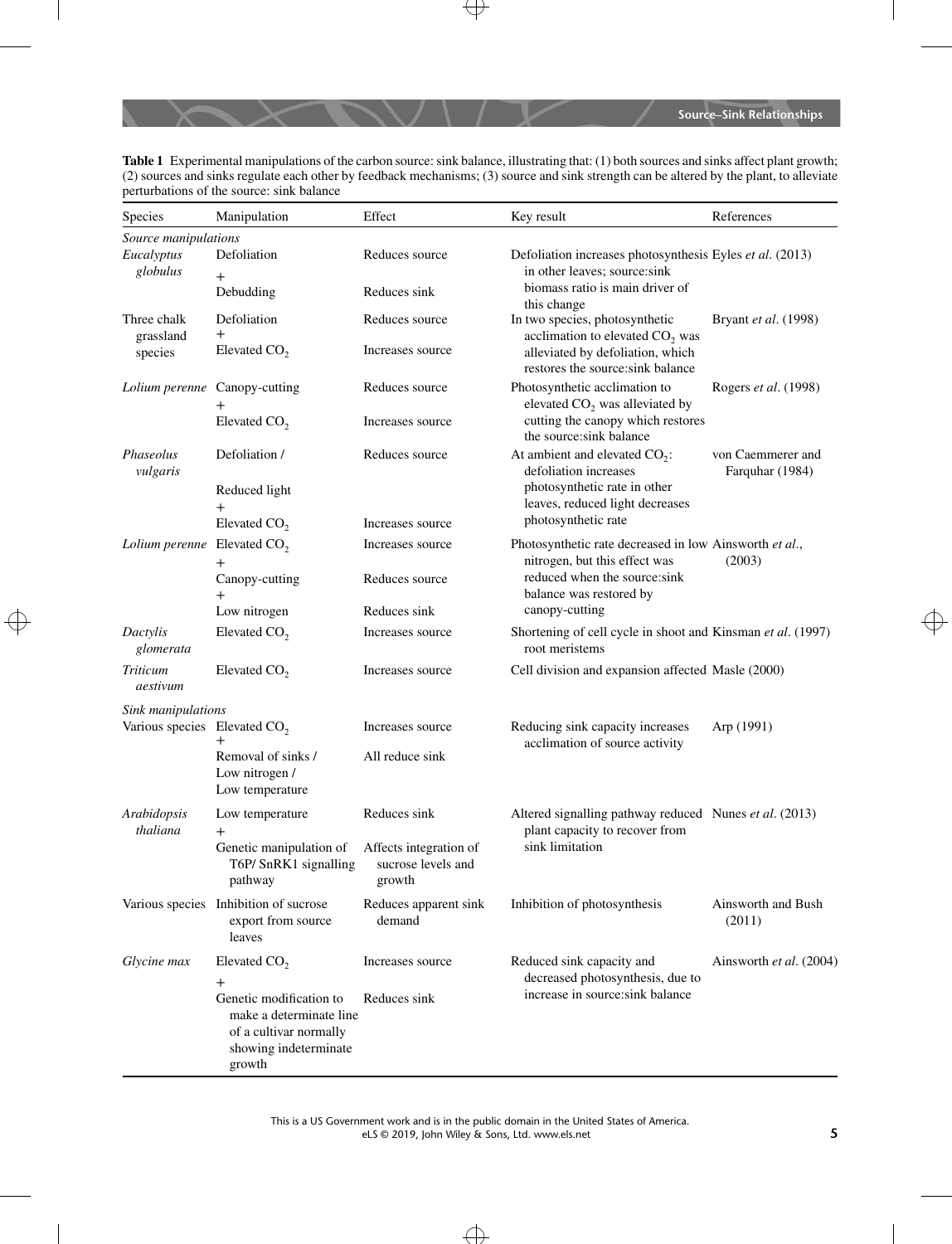#### **Table 1** (*continued*)

| Species                                           | Manipulation                                                                                  | Effect                                                   | Key result                                                                                                                        | References                    |
|---------------------------------------------------|-----------------------------------------------------------------------------------------------|----------------------------------------------------------|-----------------------------------------------------------------------------------------------------------------------------------|-------------------------------|
| Solanum<br>tuberosum                              | Transgenic reduction of<br>ADP-glucose<br>pyrophosphorylase                                   | Reduces sink capacity by<br>reducing starch<br>synthesis | Tuber sinks adapted by increasing<br>sucrose content                                                                              | Müller-Röber et al.<br>(1992) |
| Solanum<br>tuberosum                              | Transgenic reduction of<br>ADP-glucose<br>pyrophosphorylase                                   | reducing starch<br>synthesis                             | Reduces sink capacity by Plants avoided yield reductions by<br>synthesising fructan instead                                       | Zuther <i>et al.</i> $(2011)$ |
|                                                   | $^{+}$<br>Transgenic expression of Increases sink<br>fructan biosynthesis<br>enzymes          |                                                          |                                                                                                                                   |                               |
| Tricitum<br>aestivum                              | Transgenic modification<br>to increase sucrose<br>uptake in developing<br>grains              | Increases sink                                           | Storage protein synthesis increased Weichert et al. (2010)                                                                        |                               |
| Triticum<br>aestivum                              | Elevated CO <sub>2</sub><br>$^{+}$<br>Addition of nitrogen in<br>proportion to growth         | Increases source<br>Increases sink                       | Acclimation of photosynthesis did<br>not occur when nitrogen was<br>added in this way                                             | Farage et al. (1998)          |
| Abutilon<br>theophrasti<br>and Setaria<br>faberii | Elevated CO <sub>2</sub><br>$+$<br>Large size /<br>High nutrients                             | Increases source<br>Both increase sink                   | Increase in growth and yield in<br>response to elevated CO <sub>2</sub> was<br>higher when sink capacity was<br>also increased    | McConnaughay et al.<br>(1993) |
| <b>Triticum</b><br>aestivum                       | Elevated CO <sub>2</sub><br>$^{+}$<br>Cultivars with high and<br>low harvest index            | Increases source<br>Different sink sizes                 | Increase in photosynthesis and<br>growth was dependent on high<br>sink strength: only seen in<br>cultivar with high harvest index | Aranjuelo et al. (2013)       |
| Brassica spp.                                     | Elevated $CO2$<br>$^{\mathrm{+}}$<br>Species had different sink Different sink sizes<br>sizes | Increases source                                         | Long-term growth increases were<br>dependent (to an extent) on<br>species-specific sink size                                      | Reekie et al. (1998)          |

'+' denotes treatments applied in combination; '/' denotes alternative treatments.

White *et al*. (2016). Reproduced with permission of Oxford University Press.

and sugar export is increased when availability is low ('famine') (Paul *et al.,* 2017). **Figure 5** illustrates the integrative role of T6P signalling. Modification of T6P levels affects carbon allocation and use, and also increases plant yield. The protein target of rapamycin (TOR) kinase is another feast-famine signalling molecule, linking energy supply and growth (Lastdrager *et al.,* 2014). Hexokinase is another regulator of sugar status and has multiple actions in the plant (MacNeill *et al.,* 2017). In addition to the effect of sugars on sucrose transport, leaf sugars also affect the regulation of nitrate reductase – both its transcription and its post-translational regulation. Conversely, starch synthesis is regulated by sugar but also by nitrate, further illustrating the inter-dependent nature of carbon and nitrogen sources and sinks.

Like sugars, which are carbon repositories as well as signalling molecules, starch is more than a carbon storage molecule: as a signalling molecule, it is important for developmental transitions such as the transition to flowering, reproductive development and grain filling (MacNeill *et al.,* 2017). Starch is also a point of signalling crosstalk with the environment, meaning that starch as a signal interacts with other players in a signalling pathway. Starch reserves are affected by the environment, and starch itself affects the plant's response to environmental stress (MacNeill *et al.,* 2017).

In addition to plant organs having the capacity to act as sources or sinks at different times during their development, even at the molecular level entities can assume source or sink roles. For example, starch can act as a source – it releases leaf carbon for growth and development – and is a sink – it stores carbon including temporary storage for other sink metabolites (MacNeill *et al.,* 2017). This switch from sink to source occurs on a diurnal basis in stores of transient starch (in contrast to starch used for longer-term storage): transient starch is a carbon sink during the day and a carbon source at night. This transition depends on the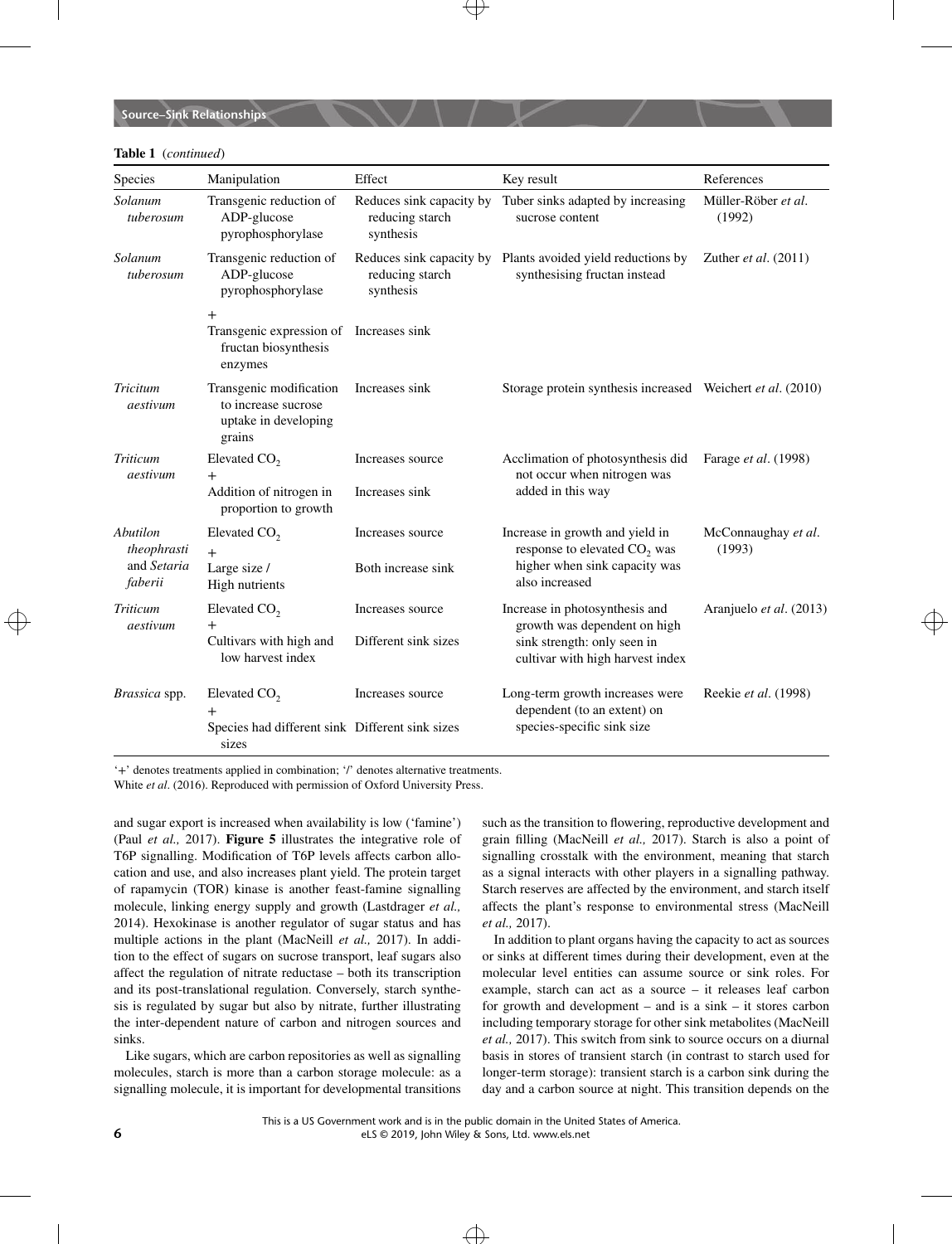

**Figure 4** A range of feedback mechanisms enables fine-tuning of the balance between sources and sinks for carbon (green) and nitrogen (blue). These mechanisms include metabolites derived from carbon and nitrogen; genetic regulation; and control by phytohormones. Feedbacks operate at the tissue level (arrows 1–4 and 6–9) and at the whole-plant level (arrows 5 and 10). White *et al*. (2016). Reproduced with permission of Oxford University Press.

accurate perception of photoperiod (MacNeill *et al.,* 2017; Smith and Stitt, 2007). **See also**: **[Plant Circadian Rhythms](http://onlinelibrary.wiley.com/doi/10.1002/9780470015902.a0020113.pub2)**; **[Starch](http://onlinelibrary.wiley.com/doi/10.1002/9780470015902.a0020124.pub2) [Biosynthesis and Degradation in Plants](http://onlinelibrary.wiley.com/doi/10.1002/9780470015902.a0020124.pub2)**

The ratio of nitrogen to carbon (rather than the absolute amount of nitrogen) affects the production and degradation of starch; when nitrate is low, more starch is produced enabling carbon to be stored for future growth when nitrogen is available (MacNeill *et al.,* 2017). The sensing of ratios rather than simply absolute values of elements or molecules provides plants with the vital capacity to attune different resource types.

In terms of nitrogen sources and sinks, experiments show important regulatory effects of nitrate on nitrogen assimilation in the root as well as nitrogen sink activity in the shoot (**Figure 4**). Plants of the model species *Arabidopsis thaliana* with an amino acid transporter knock-out, which resulted in increased nitrogen allocation to leaves, grew faster than wild-type plants and also had improved carbon storage, seed yield and nitrogen use efficiency (Perchlik and Tegeder, 2018). This study reveals that nitrogen transport is a critical element of the nitrogen source–sink relationship and that manipulating nitrogen transport can increase nitrogen sink capacity and manipulate the nitrogen source–sink balance, which could translate into increased productivity in an agricultural setting. In order to draw meaningful conclusions about the agricultural relevance of such studies, it is important to translate research from *A. thaliana* into crop species and the production environment. **See also**:**[Improving Nutrient Use Effi](http://onlinelibrary.wiley.com/doi/10.1002/9780470015902.a0023734)[ciency in Crops](http://onlinelibrary.wiley.com/doi/10.1002/9780470015902.a0023734)**

### **Genetic Regulation of Source and Sink**

In addition to direct molecular effects mediated by carbonand nitrogen-derived metabolites acting as signalling molecules,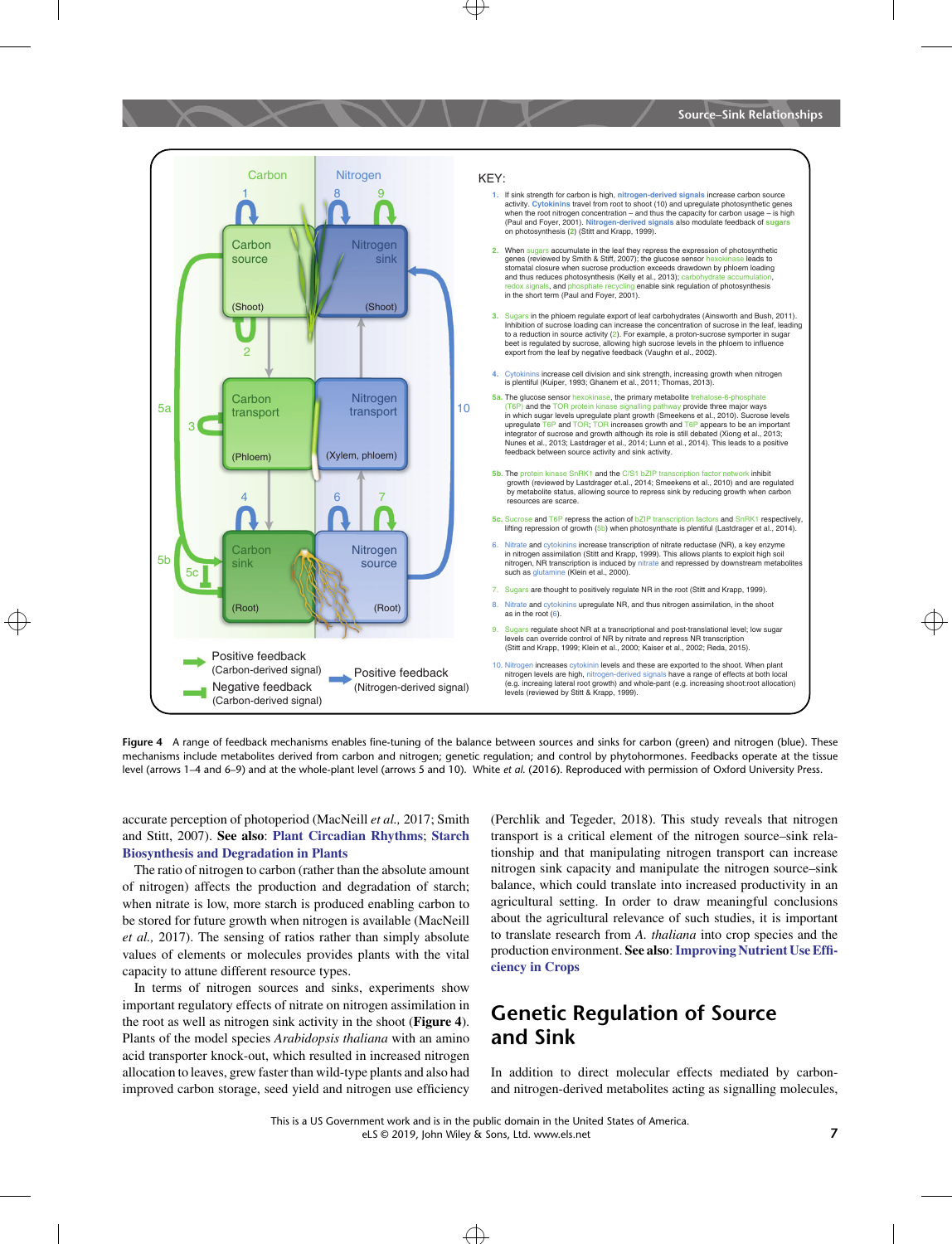

**Figure 5** Trehalose 6-phosphate (T6P), synthesized by trehalose phosphate synthase (TPS) and subsequently catalysed to trehalose by trehalose phosphate phosphatase (TPP), signals sucrose availability through the feast–famine protein kinase, SnRK1, which regulates genes involved in metabolism, growth and development. An intermediary factor (IF) is necessary for inhibition of SnRK1 by T6P (Zhang *et al*., 2009). Low T6P results in activation of genes for famine responses; high T6P results in activation of genes for feast responses. Decreases in T6P through genetic modification (Nuccio *et al*., 2015) and marker-assisted selection (Kretzschmar *et al*., 2015), or increases in T6P through chemical intervention (Griffiths *et al*., 2016), have resulted in improved performance and large yield improvements in maize, rice and wheat. Paul *et al*. (2017). Reproduced with permission of Oxford University Press.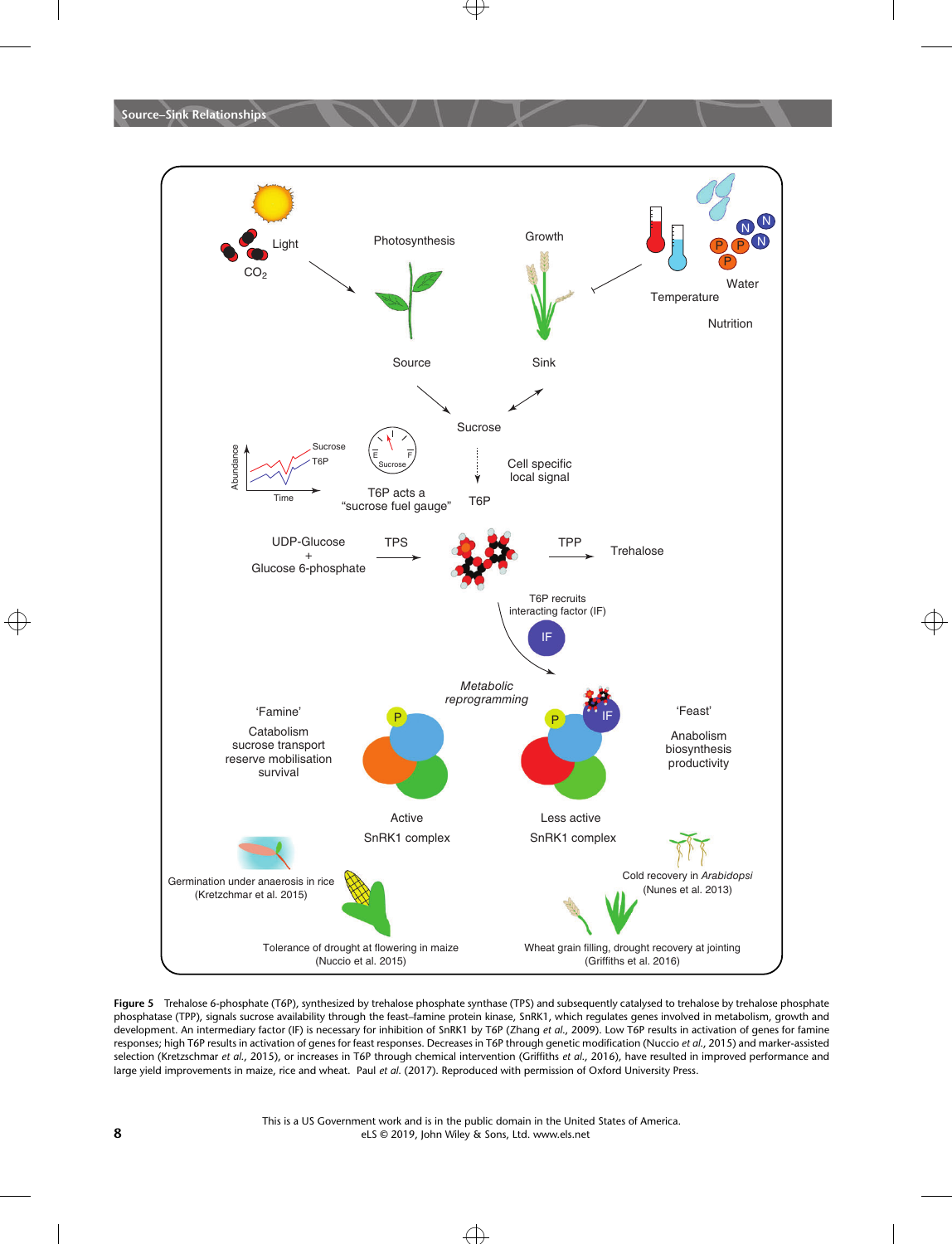these metabolites can also cause regulation of gene expression to instigate effects higher up in the signalling pathway, which can have wide-reaching effects. For example, carbohydrates can repress the expression of photosynthetic genes in the leaf (such as the genes encoding the subunits which make up Rubisco) and regulate expression of nitrate reductase in the shoot (**Figure 4**). This reduces the carbon source activity and increases the nitrogen sink activity in the leaf, enabling additional photosynthate to be assimilated into amino acids. Sugars increase the expression of nitrate reductase, the enzyme responsible for nitrate reduction, making nitrate available as amino acids, whilst the expression of enzymes for starch biosynthesis is increased when nitrate levels are low to facilitate carbon storage.

### **The Regulatory Role of Phytohormones**

Phytohormones (plant hormones) are important mediators of plant signalling. For example, levels of the phytohormone cytokinin are modulated by nitrate and upregulate nitrate assimilation, photosynthesis and growth (**Figure 4**). Signalling crosstalk often involves phytohormones interacting with other signalling molecules. This enables a greater range of responses, with differing degrees of sensitivity, to be achieved, due to a greater complexity in the network. For example, sugars interact with abscisic acid (Teng *et al.,* 2008) and auxin (Stokes *et al.,* 2013) as well as regulating development themselves (Eveland and Jackson, 2012) and regulating (and being regulated by) the circadian clock (Lastdrager *et al.,* 2014). **See also**: **[Plant](http://onlinelibrary.wiley.com/doi/10.1002/9780470015902.a0002091.pub2) [Hormones](http://onlinelibrary.wiley.com/doi/10.1002/9780470015902.a0002091.pub2)**; **[Abscisic Acid \(ABA\)](http://onlinelibrary.wiley.com/doi/10.1002/9780470015902.a0020088.pub3)**; **[Auxin](http://onlinelibrary.wiley.com/doi/10.1002/9780470015902.a0020090.pub2)**

# **Species Differences and Environmental Conditions**

Different plants have different capacities for source and sink, and also differ in their ability to show developmental plasticity (flexibility) in their source–sink balance. Plant species which transport sucrose via the apoplastic pathway, which uses developmentally plastic membrane transporters, are more readily able to increase sucrose transport out of the leaf and therefore are sometimes able to show a more flexible response to source and sink manipulations, than are species which use the symplastic pathway which uses developmentally fixed plasmodesmata for sucrose transport. 'Apoplastic loaders' include many herbaceous species, whilst trees and shrubs are often 'symplastic loaders' (Ainsworth and Bush, 2011). For more information on plasmodesmata, **see**: **[Plas](http://onlinelibrary.wiley.com/doi/10.1002/9780470015902.a0001681.pub3)[modesmata](http://onlinelibrary.wiley.com/doi/10.1002/9780470015902.a0001681.pub3)**

Legumes may have a greater capacity to increase the carbon sink under elevated CO<sub>2</sub> if nitrogen is plentiful (Rogers *et al.*, 2009). This is because legumes fix atmospheric nitrogen, via a symbiotic relationship with bacteria in legumes' root nodules, although this fixation of nitrogen is suppressed when soils are nitrogen rich (Murray *et al.,* 2017). **See also**: **[Root Nodules](http://onlinelibrary.wiley.com/doi/10.1002/9780470015902.a0003720.pub2) [\(Legume-Rhizobium Symbiosis\)](http://onlinelibrary.wiley.com/doi/10.1002/9780470015902.a0003720.pub2)**

Regulating sinks and sources in concert with the availability of resources is an important factor contributing to the successful growth of plants in the natural environment. This is especially critical when plants are living in an environment of fluctuating resource availability, or when a species is adapted to grow in wide-ranging environments. Having a successful growth strategy enables plants to withstand stress, survive to reproduction and compete effectively with neighbours.

# **Impact of Sources and Sinks on Crop Growth and Yield**

 $\frac{1}{2013}$  as well as regulating development inclusives (Everand  $\frac{1}{2013}$  contracting the growth of elite cereal crops, especially under In order to maximise crop yield – which is an important element of future food security to support a burgeoning global population (FAO *et al.,* 2014) – source–sink relationships should be considered when breeding crops. Many cereal crops are sink-limited during the grain-filling stage, indicating that increasing sink capacity could facilitate increases in yield. Developing our knowledge of source–sink relationships earlier in the lifetime of the plant, during the vegetative stage, could also increase subsequent yield: alleviating source or sink limitation during vegetative growth could contribute to the development of additional nutrient reserves and/or storage structures, which could, in turn, be used to increase yield. For example, experimental work in *Hordeum vulgare* (barley) has demonstrated both carbon sink limitation and mineral nutrient sink limitation during the vegetative growth stage; alleviation of these limitations is important future elevated CO<sub>2</sub> levels (Burnett et al., 2016, 2018). Comparing a wild perennial relative with this annual crop revealed carbon source limitation during the vegetative growth stage in the perennial, indicating a more flexible, opportunistic growth strategy in this wild species which is appropriate for the natural environment (Burnett *et al.,* 2016). Low nutrient levels were found to limit growth directly rather than by impacting carbon acquisition (which would occur via a reduction in the investment in leaves and therefore the carbon source capacity), since at high nutrient levels, carbohydrate storage did not increase, the ratio of free amino acids to sucrose increased suggesting that carbon was not limiting to growth, and shoot allocation increased, rather than decreasing if carbon had been the limiting factor to growth at lower nutrient levels, suggesting nutrient sink limitation (Burnett *et al.,* 2018).

> Work in two cultivars of *Nicotiana tabacum* (tobacco) grown in the field showed that, under elevated  $CO<sub>2</sub>$  levels, photosynthesis was down-regulated to differing degrees depending on the carbon sink strength of the cultivar, with the faster-growing variety able to maintain greater rates of photosynthesis due to its larger sink (Ruiz-Vera *et al.,* 2017). Increasing the amount of nitrogen available to the plants – and therefore increasing carbon sink strength – partly mitigated this downregulation of photosynthesis in some but not all cases, highlighting both the role of carbon sink strength in allowing plants to utilise additional  $CO<sub>2</sub>$ resources, and the complex nature of this relationship in which multiple factors contribute to sink strength and plant growth. Field experiments such as this are critical for crop improvement;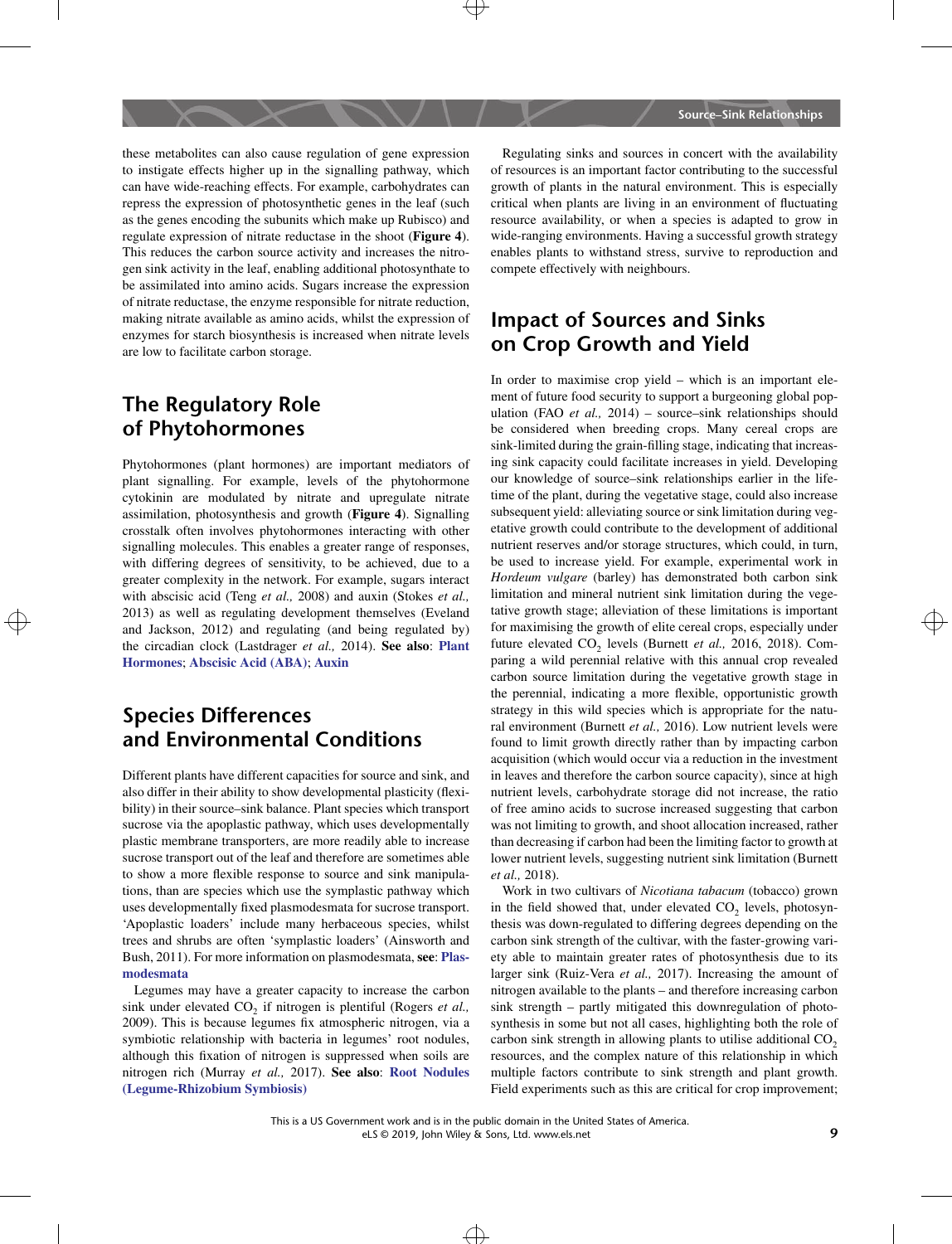it is important to note that experiments performed in glasshouses or growth chambers can be sink limited (Poorter *et al.,* 2012) and this can lead to an even greater downregulation of the response to increased resource availability.

Increasing the source capacity for carbon, via photosynthesis, or for mineral nutrients such as nitrogen, via mineral uptake, can alleviate source limitations for these elements. However, as has been seen above, realising yield increases through manipulations of the source will require a concomitant increase in sink capacity. If, for example, photosynthesis is not integrated with sink processes, the resultant increase in sucrose will lead to a homeostatic reduction of photosynthesis (Paul *et al.,* 2017). The sink is influenced by a range of factors such as cell growth **(see also**: **[Mod](http://onlinelibrary.wiley.com/doi/10.1002/9780470015902.a0020107.pub2)[elling Plant Cell Growth](http://onlinelibrary.wiley.com/doi/10.1002/9780470015902.a0020107.pub2)**), organ initiation rates at meristems, organ size, growth determinacy/indeterminacy and the ratios of different organs and body parts such as the shoot: root ratio and the leaf area ratio.

both source and sink metabolism has been advocated (Sweetlove<br>at al. 2017) In addition to the manipulation of source and sink organs and processes, molecular feedback mechanisms are a key target for improving the source–sink balance. For example, T6P is a master regulator and a useful target for boosting sinks for crop improvement (Paul *et al.,* 2017). The signalling molecule SnRK1 is also a possible target for improving yield potential (Paul *et al.,* 2017). Metabolic engineering is notoriously difficult, with modelling being a vital tool for realising the potential of metabolic engineering – including the integration of metabolic models with whole-plant-level models (Sweetlove *et al.,* 2017). For maximal gains in crop productivity, an approach including engineering of *et al.,* 2017).

Whilst changing the activity of individual components in a signalling pathway can bring about major changes in plant development, multi-gene transformations to manipulate source and/or sink function may be the best way to improve crops, and modelling is again an important tool for developing the necessary understanding to achieve such transformations (Sonnewald and Fernie, 2018). By improving the ways in which plants coordinate sink and source, greater efficiency of growth and increased yield may be achieved. To learn more about plant breeding, **see**: **[Plant](http://onlinelibrary.wiley.com/doi/10.1002/9780470015902.a0002024.pub3) [Breeding and Crop Improvement](http://onlinelibrary.wiley.com/doi/10.1002/9780470015902.a0002024.pub3)**

### **Acknowledgements**

This work was supported by the United States Department of Energy contract No. DE-SC0012704 to Brookhaven National Laboratory.

The author gratefully acknowledges Tiffany Bowman for assistance with graphic design.

### **Glossary**

- *Crosstalk* Signal transmission *between* different signalling pathways.
- *Feedback* Signalling mechanism in which an increase leads to repression.
- *Feedforward* Signalling mechanism in which an increase leads to an increase.

*Ontogeny* Development of an organism throughout its lifespan. *Phytohormone* Plant hormone, a signalling molecule with

regulatory effects on growth and development. *Sink* Plant organ with net drawdown of resources. *Source* Plant organ with net uptake of resources.

# **Related Articles**

**[Senescence in Plants](http://onlinelibrary.wiley.com/doi/10.1002/9780470015902.a0020133.pub2) [Plant Breeding and Crop Improvement](http://onlinelibrary.wiley.com/doi/10.1002/9780470015902.a0002024.pub3) [Improving Nutrient Use Efficiency in Crops](http://onlinelibrary.wiley.com/doi/10.1002/9780470015902.a0023734) [Storage Protein Synthesis](http://onlinelibrary.wiley.com/doi/10.1002/9780470015902.a0023693) [Sucrose Metabolism](http://onlinelibrary.wiley.com/doi/10.1002/9780470015902.a0021259.pub2) [Photosynthesis: Ecology](http://onlinelibrary.wiley.com/doi/10.1002/9780470015902.a0003198.pub2) [Photosynthesis](http://onlinelibrary.wiley.com/doi/10.1002/9780470015902.a0001309.pub2) [Rubisco](http://onlinelibrary.wiley.com/doi/10.1002/9780470015902.a0001293.pub2) [Plasmodesmata](http://onlinelibrary.wiley.com/doi/10.1002/9780470015902.a0001681.pub3) [Cellulose: Structure and Distribution](http://onlinelibrary.wiley.com/doi/10.1038/npg.els.0003892) [Modelling Plant Cell Growth](http://onlinelibrary.wiley.com/doi/10.1002/9780470015902.a0020107.pub2) [Plant Hormones](http://onlinelibrary.wiley.com/doi/10.1002/9780470015902.a0002091.pub2) [Abscisic Acid \(ABA\)](http://onlinelibrary.wiley.com/doi/10.1002/9780470015902.a0020088.pub3) [Auxin](http://onlinelibrary.wiley.com/doi/10.1002/9780470015902.a0020090.pub2) [Plant Circadian Rhythms](http://onlinelibrary.wiley.com/doi/10.1002/9780470015902.a0020113.pub2) [Starch Biosynthesis and Degradation in Plants](http://onlinelibrary.wiley.com/doi/10.1002/9780470015902.a0020124.pub2) [Root Nodules \(Legume-Rhizobium Symbiosis\)](http://onlinelibrary.wiley.com/doi/10.1002/9780470015902.a0003720.pub2)**

### **References**

- Acreche MM and Slafer GA (2009) Grain weight, radiation interception and use efficiency as affected by sink-strength in Mediterranean wheats released from 1940 to 2005. *Field Crops Research* **110**: 98–105.
- Ainsworth EA, Davey PA, Hymus GJ, *et al*. (2003) Is stimulation of leaf photosynthesis by elevated carbon dioxide concentration maintained in the long term? A test with Lolium perenne grown for 10 years at two nitrogen fertilization levels under Free Air  $CO<sub>2</sub>$ Enrichment (FACE). *Plant, Cell & Environment* **26**: 705–714.
- Ainsworth EA, Rogers A, Nelson R and Long SP (2004) Testing the 'source-sink' hypothesis of down-regulation of photosynthesis in elevated  $[CO<sub>2</sub>]$  in the field with single gene substitutions in Glycine max. *Agricultural and Forest Meteorology* **122**: 85–94.
- Ainsworth EA, Leakey ADB, Ort DR and Long SP (2008) FACE-ing the facts: inconsistencies and interdependence among field, chamber and modeling studies of elevated  $[CO<sub>2</sub>]$  impacts on crop yield and food supply. *New Phytologist* **179**: 5–9.
- Ainsworth EA and Bush DR (2011) Carbohydrate export from the leaf: a highly regulated process and target to enhance photosynthesis and productivity. *Plant Physiology* **155**: 64–69.
- Álvaro F, Royo C, García del Moral LF and Villegas D (2008) Grain filling and dry matter translocation responses to source–sink modifications in a historical series of durum wheat. *Crop Science* **48**: 1523–1523.
- Aranjuelo I, Sanz-Sáez A, Jauregui I, *et al*. (2013) Harvest index, a parameter conditioning responsiveness of wheat plants to elevated CO2. *Journal of Experimental Botany* **64**: 1879–1892.
- Arp WJ (1991) Effects of source-sink relations on photosynthetic acclimation to elevated CO<sub>2</sub>. *Plant, Cell & Environment* 14: 869–875.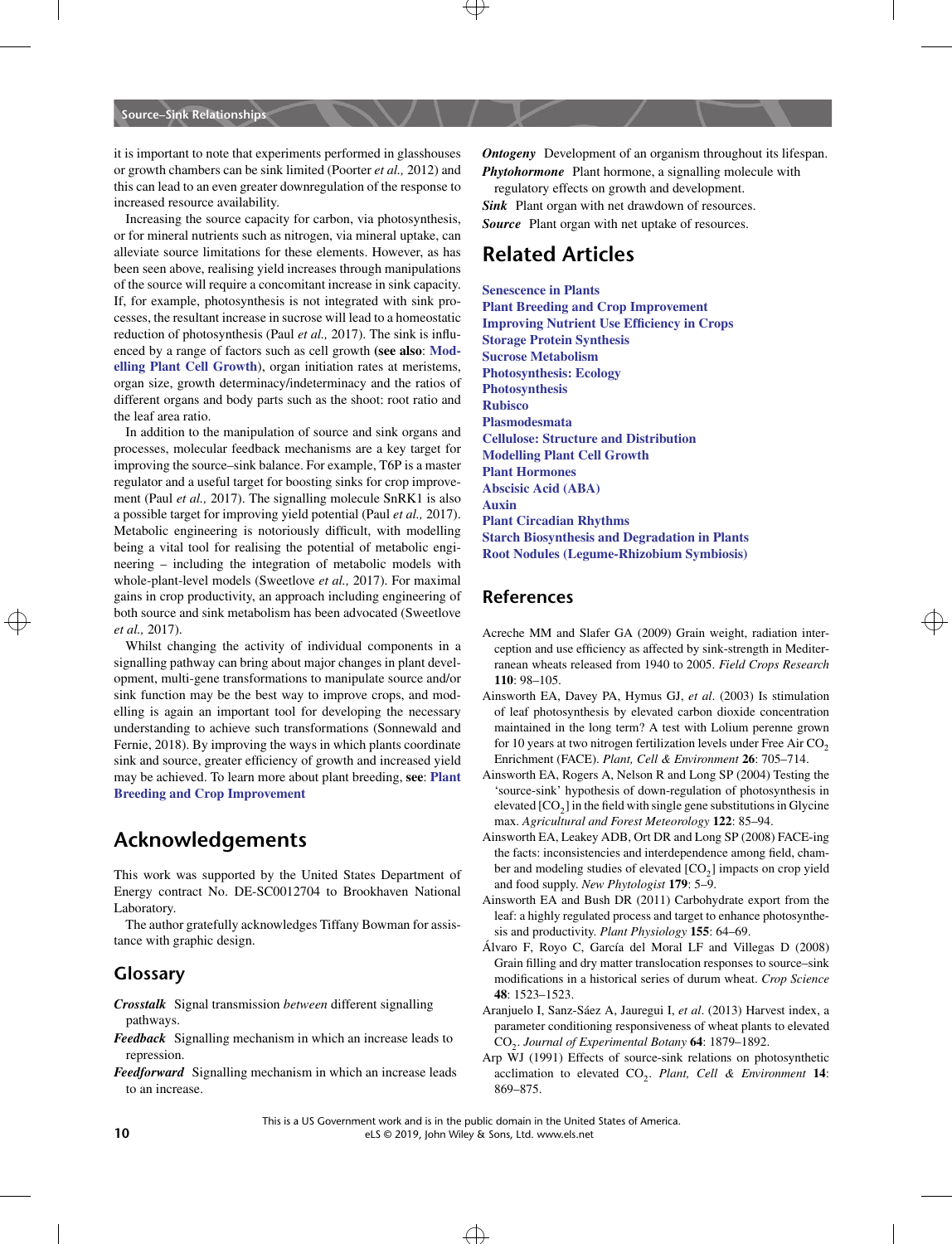- Bryant J, Taylor G and Frehner M (1998) Photosynthetic acclimation to elevated  $CO<sub>2</sub>$  is modified by source:sink balance in three component species of chalk grassland swards grown in a free air carbon dioxide enrichment (FACE) experiment. *Plant, Cell and Environment* **21**: 159–168.
- Burnett AC, Rogers A, Rees M and Osborne CP (2016) Carbon source-sink limitations differ between two species with contrasting growth strategies. *Plant, Cell & Environment* **39**: 2460–2472.
- Burnett AC, Rogers A, Rees M and Osborne CP (2018) Nutrient sink limitation constrains growth in two barley species with contrasting growth strategies. *Plant Direct* **2**.
- von Caemmerer S and Farquhar GD (1984) Effects of partial defoliation, changes of irradiance during growth, short-term water stress and growth at enhanced  $p(CO<sub>2</sub>)$  on the photosynthetic capacity of leaves of Phaseolus vulgaris L. *Planta* **160**: 320–329.
- Dijkshoorn W and Van Wijk A (1967) The sulphur requirements of plants as evidenced by the sulphur-nitrogen ratio in the organic matter - A review of published data. *Plant and Soil* **26**: 129–157.
- Ellis RJ (1979) The most abundant protein in the world. *Trends in Biochemical Sciences* **4**: 241–244.
- Evans JR (1989) Photosynthesis and nitrogen relationships in leaves of C3 plants. *Oecologia* **78**: 9–19.
- Eveland AL and Jackson DP (2012) Sugars, signalling, and plant development. *Journal of Experimental Botany* **63**: 3367–3377.
- Eyles A, Pinkard EA and Davies NW (2013) Whole-plant- versus leaf-level regulation of photosynthetic responses after partial defoliation in Eucalyptus globulus saplings. *Journal of Experimental Botany* **64**: 1625–1636.
- World. Strengthening the Enabling Environment for Food Security ery following relief of sink limitation. Plant Physiology 162: FAO, IFAD and WFP (2014) *The State of Food Insecurity in the World. Strengthening the Enabling Environment for Food Security and Nutrition*. FAO: Rome.
	- Farage P, McKee I and Long S (1998) Does a low nitrogen supply necessarily lead to acclimation of photosynthesis to elevated CO<sub>2</sub>? *Plant Physiology* **118**: 573–580.
	- Geiger DR and Shieh W (1993) Sink strength: learning to measure, measuring to learn. *Plant, Cell & Environment* **16**: 1017–1018.
	- Gigolashvili T and Kopriva S (2014) Transporters in plant sulfur metabolism. *Frontiers in Plant Science* **5**: 442.
	- Griffiths CA, Sagar R, Geng Y, *et al*. (2016) Chemical intervention in plant sugar signalling increases yield and resilience. *Nature* **540**: 574–578.
	- Hawkesford MJ (2000) Plant responses to sulphur deficiency and the genetic manipulation of sulphate transporters to improve S-utilisation efficiency. *Journal of Experimental Botany* **51**: 131–138.
	- Kinsman EA, Lewis C, Davies MS, et al. (1997) Elevated CO<sub>2</sub> stimulates cells to divide in grass meristems: a differential effect in two natural populations of Dactylis glomerata. *Plant, Cell & Environment* **20**: 1309–1316.
	- Kretzschmar T, Pelayo MA, Trijatmiko KR, *et al*. (2015) A trehalose-6-phosphate phosphatase enhances anaerobic germination tolerance in rice. *Nature Plants* **1**: 15124.
	- Lastdrager J, Hanson J and Smeekens S (2014) Sugar signals and the control of plant growth and development. *Journal of Experimental Botany* **65**: 799–807.
	- Leakey ADB, Ainsworth EA, Bernacchi CJ, *et al*. (2009) Elevated  $CO<sub>2</sub>$  effects on plant carbon, nitrogen, and water relations: six important lessons from FACE. *Journal of Experimental Botany* **60**: 2859–2876.
- Liu Y, Ahn J-E, Datta S, *et al*. (2005) *Arabidopsis* vegetative storage protein is an anti-insect acid phosphatase. *Plant Physiology* **139**: 1545–1556.
- Long SP, Ainsworth EA, Leakey ADB, Nösberger J and Ort DR (2006) Food for thought: lower-than-expected crop yield stimulation with rising CO<sub>2</sub> concentrations. *Science* 312: 1918–1921.
- MacNeill GJ, Mehrpouyan S, Minow MAA, *et al*. (2017) Starch as a source, starch as a sink: the bifunctional role of starch in carbon allocation. *Journal of Experimental Botany* **68**: 4433–4453.
- Masle J (2000) The effects of elevated  $CO<sub>2</sub>$  concentrations on cell division rates, growth patterns, and blade anatomy in young wheat plants are modulated by factors related to leaf position, vernalization, and genotype. *Nature* **122**: 1399–1415.
- McConnaughay KDM, Berntson GM and Bazzaz FA (1993) Limitations to CO<sub>2</sub>-induced growth enhancement in pot studies. *Oecologia* **94**: 550–557.
- Müller-Röber B, Sonnewald U and Willmitzer L (1992) Inhibition of the ADP-glucose pyrophosphorylase in transgenic potatoes leads to sugarstoring tubers and influences tuber formation and expression of tuber storage protein genes. *The EMBO Journal* **11**: 1229–1238.
- Murray JD, Liu CW, Chen Y and Miller AJ (2017) Nitrogen sensing in legumes. *Journal of Experimental Botany* **68**: 1919–1926.
- Nuccio ML, Wu J, Mowers R, *et al*. (2015) Expression of trehalose-6-phosphate phosphatase in maize ears improves yield in well-watered and drought conditions. *Nature Biotechnology* **33**: 862–869.
- Nunes C, O'Hara LE, Primavesi LF, *et al*. (2013) The trehalose 6-phosphate/SnRK1 signaling pathway primes growth recov-1720–1732.
- Pate J, Atkins C, White S, Rainbird R and Woo K (1980) Nitrogen nutrition and xylem transport of nitrogen in ureide-producing grain legumes. *Plant Physiology* **65**: 961–965.
- Paul MJ, Oszvald M, Jesus C, Rajulu C and Griffiths CA (2017) Increasing crop yield and resilience with trehalose 6-phosphate: targeting a feast-famine mechanism in cereals for better source-sink optimization. *Journal of Experimental Botany* **68**: 4455–4462.
- Perchlik M and Tegeder M (2018) Leaf amino acid supply affects photosynthetic and plant nitrogen use efficiency under nitrogen stress. *Plant Physiology* **178**: 174–188.
- Peterhansel C and Offermann S (2012) Re-engineering of carbon fixation in plants - challenges for plant biotechnology to improve yields in a high-CO<sub>2</sub> world. *Current Opinion in Biotechnology* 23: 204–208.
- Pollock CJ and Cairns AJ (1991) Fructan metabolism in grasses and cereals. *Annual Review of Plant Physiology and Plant Molecular Biology* **42**: 77–101.
- Poorter H, Bühler J, van Dusschoten D, Climent J and Postma JA (2012) Pot size matters: a meta-analysis of the effects of rooting volume on plant growth. *Functional Plant Biology* **39**: 839–839.
- Reekie EG, MacDougall G, Wong I and Hicklenton PR (1998) Effect of sink size on growth response to elevated atmospheric  $CO<sub>2</sub>$  within the genus Brassica. *Canadian Journal of Botany* **76**: 829–835.
- Rogers A, Fischer B, Bryant J, *et al*. (1998) Acclimation of photosynthesis to elevated  $CO<sub>2</sub>$  under low-nitrogen nutrition is affected by the capacity for assimilate utilization. Perennial ryegrass under free-air CO<sub>2</sub> enrichment. *Plant Physiology* 118: 683-689.